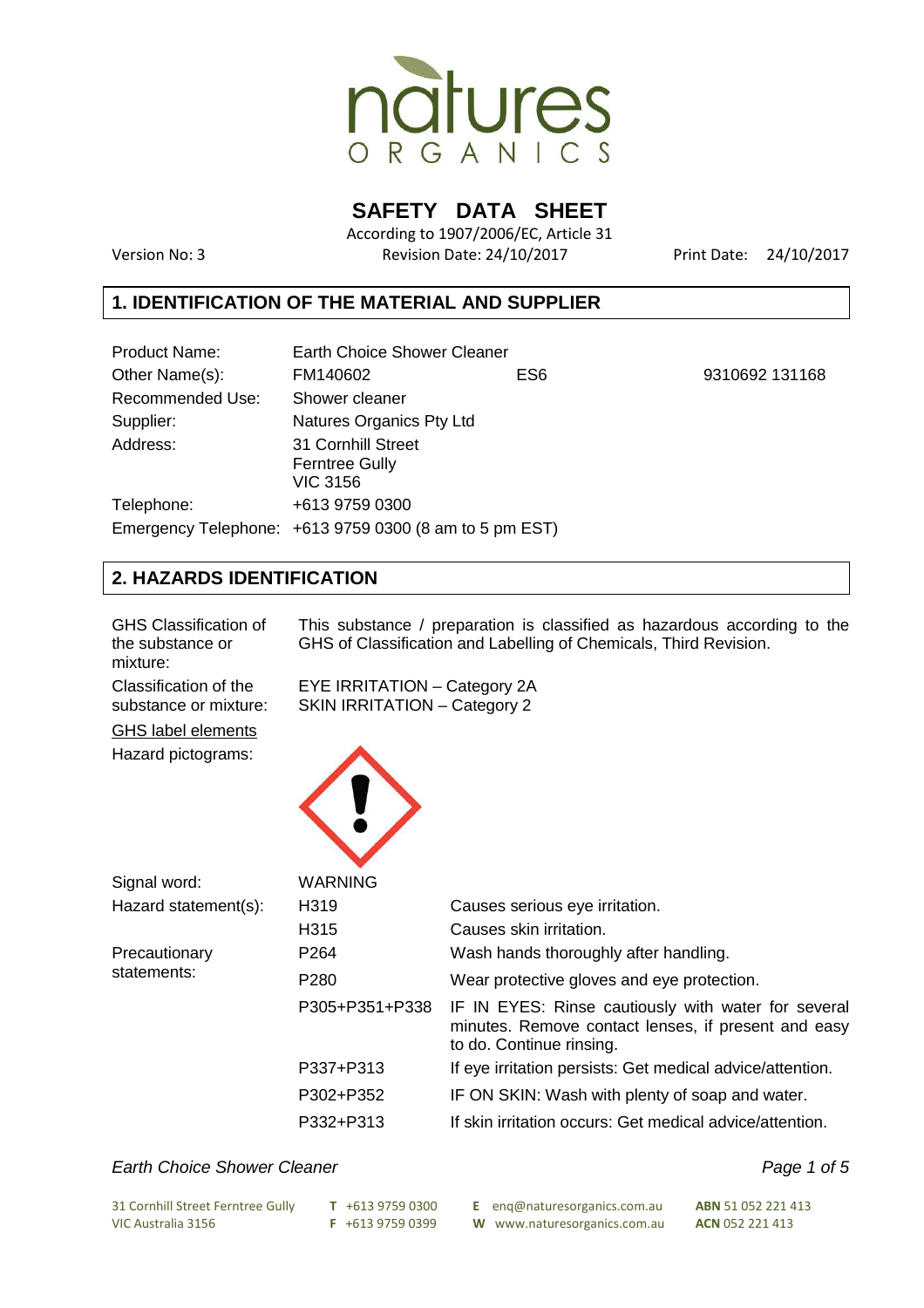#### **3. COMPOSITION/INFORMATION ON INGREDIENTS**

| <b>Chemical Name</b>                       |             | CAS Number Proportion (%) |
|--------------------------------------------|-------------|---------------------------|
| Ingredients determined not to be hazardous | $\sim$      | > 60                      |
| Coco-Glucoside                             | 110615-47-9 | < 10                      |
| Sodium Coco-Sulfate                        | 68955-19-1  | ~10                       |
|                                            |             |                           |

The authorities of the European Community have selected 26 fragrance ingredients which are considered to be potential allergens. If any of these 26 fragrance ingredients are determined to be present at a level of 10 ppm (= 0.001%) or more in a leave-on personal care product or at a level of 100 ppm (= 0.01%) or more in a rinse-off personal care product or detergent product, then they must be included as an ingredient on the product label if the product is to be sold in the European Community. Whilst Australian legislation and regulations for personal care products and detergent products does not require such ingredient disclosure, it is provided below in the interests of transparency and to assist consumers in making an informed choice.

Fragrance ingredients which are considered to be potential allergens present in the product at a level of 100 ppm  $(=0.01\%)$  or more

Limonene (d- and l-Limonene) CAS 5989-27-5 0.024%

#### **4. FIRST AID MEASURES**

| Ingestion:                   | Rinse mouth with water. Do not induce vomiting. Give plenty of water to<br>drink. Contact a doctor or the Poisons Information Centre (phone Australia<br>13 1126; New Zealand 0800 764 766). |
|------------------------------|----------------------------------------------------------------------------------------------------------------------------------------------------------------------------------------------|
| Eye:                         | Immediately hold eyes open and flush with water for at least 15 minutes. If<br>irritation persists, seek medical advice.                                                                     |
| Skin:                        | Wipe off excess with tissue or towel. Remove contaminated clothing. Wash<br>well with water. If irritation occurs, seek medical advice.                                                      |
| Inhaled:                     | Remove to fresh air. No data for health effects associated with long term<br>inhalation.                                                                                                     |
| <b>First Aid Facilities:</b> | Workcover recommended first aid facilities appropriate to the size of the<br>workplace.                                                                                                      |
| Advice to Doctor:            | Treat symptomatically.                                                                                                                                                                       |

#### **5. FIRE FIGHTING MEASURES**

| Extinguishing media:                 | Water spray or fog. Foam, dry chemical powder or carbon dioxide<br>extinguishers.                                                                                                                                                                                                   |
|--------------------------------------|-------------------------------------------------------------------------------------------------------------------------------------------------------------------------------------------------------------------------------------------------------------------------------------|
| Hazards from<br>combustion products: | This mixture is not combustible under normal conditions. However, it will<br>break down under fire conditions and the hydrocarbon component will burn.<br>In a large fire, heating may produce toxic fumes containing oxides of carbon<br>and nitrogen as well as sulfur compounds. |
| Personal protective<br>equipment:    | Fire fighters to wear self-contained breathing apparatus and suitable<br>protective clothing.                                                                                                                                                                                       |
| Hazchem code:                        | None assigned.                                                                                                                                                                                                                                                                      |

# **6. ACCIDENTAL RELEASE MEASURES**

Emergency procedures: Slippery when spilt. Avoid accidents, clean up immediately. Wear personal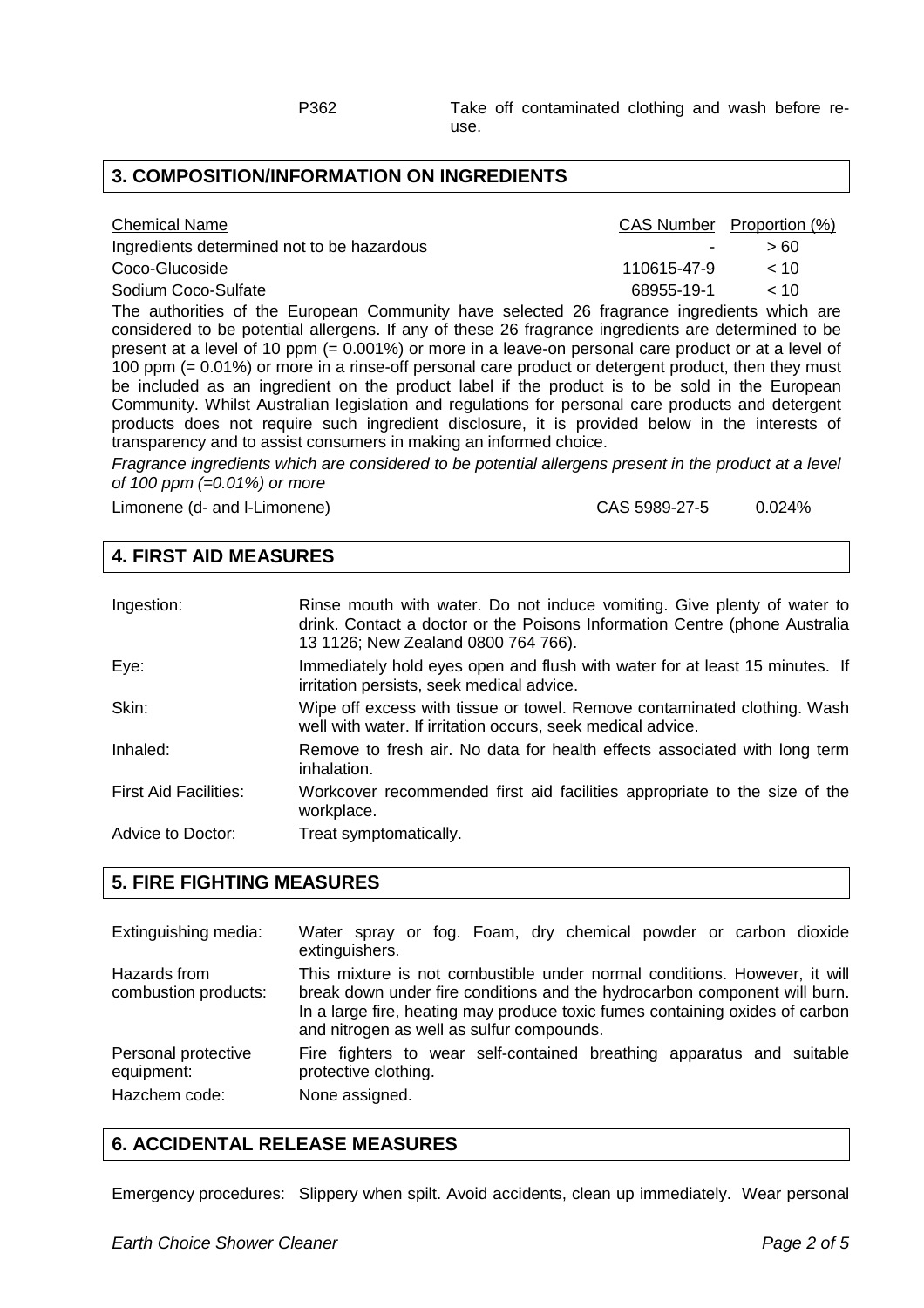protective equipment during clean-up.

Methods and materials for containment and clean up:

Contain spill to prevent contamination of drains / water ways. Use absorbent material such as sand or earth. Collect and seal in properly labelled containers for disposal in accordance with local regulations. Wash area down with water to remove residual material.

#### **7. HANDLING AND STORAGE**

| Precautions for safe<br>handling: | Avoid skin and eye contact. Use in well ventilated areas.                                                                                                                        |
|-----------------------------------|----------------------------------------------------------------------------------------------------------------------------------------------------------------------------------|
| Conditions for safe<br>storage:   | Store in original containers in a cool, dry, well ventilated area and out of<br>direct sunlight. Store away from foodstuffs, foodstuff containers and<br>incompatible materials. |
| Storage incompatibility:          | Keep away from aluminium, copper, zinc, steel, potassium tartrate, alkalies,<br>alkaline earth carbonates and bicarbonates, metal nitrates, acetates and<br>sulfides.            |

#### **8. EXPOSURE CONTROLS/PERSONAL PROTECTION**

National exposure standards: Australia (1)

| Ingredient                        |                                                                                     |                           | CAS No. (a)  |                                                                   | <b>TWA</b>                                                           | <b>STEL</b>             |               | Carcinogen                                                                                    | <b>Notices</b> |
|-----------------------------------|-------------------------------------------------------------------------------------|---------------------------|--------------|-------------------------------------------------------------------|----------------------------------------------------------------------|-------------------------|---------------|-----------------------------------------------------------------------------------------------|----------------|
|                                   |                                                                                     |                           |              | ppm $\overline{^{(b)}}$                                           | $mg/m^{3}$ <sup>(c)</sup>                                            | ppm $\overline{^{(b)}}$ | $mg/m^{3(c)}$ | Category                                                                                      |                |
|                                   |                                                                                     |                           |              |                                                                   |                                                                      | $\overline{a}$          |               |                                                                                               |                |
| where:                            |                                                                                     |                           |              |                                                                   |                                                                      |                         |               |                                                                                               |                |
| <b>TWA</b><br>$=$                 |                                                                                     | Time Weighted average     |              |                                                                   |                                                                      |                         |               |                                                                                               |                |
| <b>STEL</b><br>$=$<br>(1)         |                                                                                     | Short Term Exposure Limit |              |                                                                   |                                                                      |                         |               |                                                                                               |                |
|                                   |                                                                                     | [NOHSC:1003 1995]         |              |                                                                   |                                                                      |                         |               | Worksafe Australia Exposure Standard for Atmospheric Contaminants in Occupational Environment |                |
| (a)                               | chemical.                                                                           |                           |              |                                                                   |                                                                      |                         |               | CAS No. (Chemical Abstracts Service) is a unique identifying number that is assigned to each  |                |
| (b)                               | Parts of vapour or gas per million of contaminated air by volume at 25°C and 1 atm. |                           |              |                                                                   |                                                                      |                         |               |                                                                                               |                |
| (c)                               | Milligrams of substance per cubic metre of air.                                     |                           |              |                                                                   |                                                                      |                         |               |                                                                                               |                |
| Sk                                |                                                                                     |                           |              |                                                                   | Absorption through the skin may be a significant source of exposure. |                         |               |                                                                                               |                |
| <b>Biological limit values:</b>   |                                                                                     |                           |              | Not available                                                     |                                                                      |                         |               |                                                                                               |                |
| Engineering controls:             |                                                                                     |                           |              |                                                                   | None under normal use conditions.                                    |                         |               |                                                                                               |                |
| Personal protective<br>equipment: |                                                                                     | Eyes:<br>Hands:           | Respiratory: | Wear eye protection.<br>Wear nitrile or rubber gloves.<br>sprays. |                                                                      |                         |               | Use in a well ventilated area. Avoid breathing atomiser                                       |                |
|                                   |                                                                                     | Other:                    |              | the toilet.                                                       |                                                                      |                         |               | Always wash hands before smoking, eating, drinking or using                                   |                |

#### **9. PHYSICAL AND CHEMICAL PROPERTIES**

| Clear orange mobile liquid  |
|-----------------------------|
| Orange fragrance            |
| $2.0 - 2.5$                 |
| Not available               |
| Approximately 100°C (water) |
| Not available               |
| <b>Miscible</b>             |
|                             |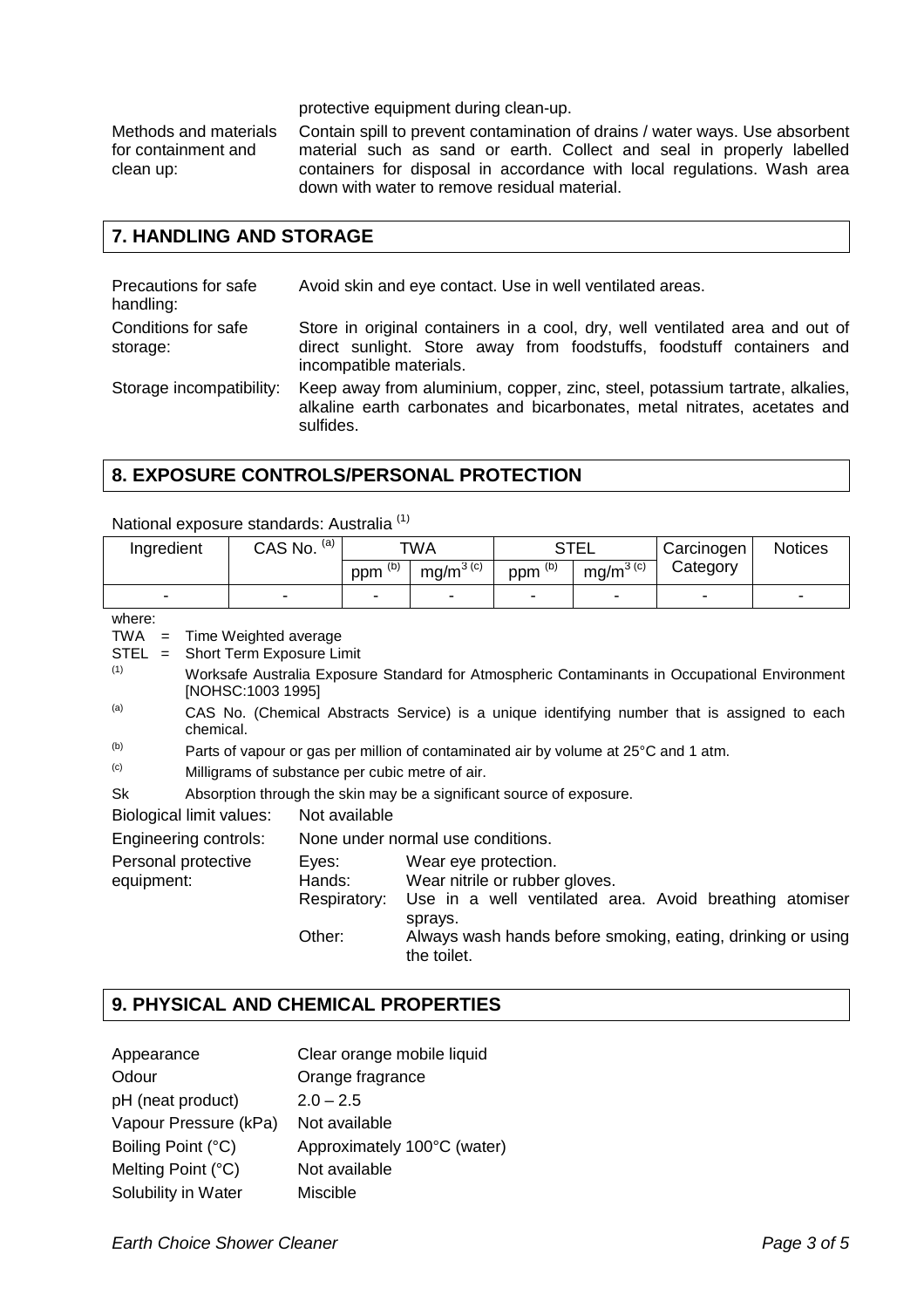| S. G. @ 20°C<br>Flash Point (°C)    | Approximately 1.041 @ 20°C<br>Not applicable |
|-------------------------------------|----------------------------------------------|
| <b>Flammability Limits</b>          | Not flammable                                |
| Ignition Temperature                | Not available                                |
| <b>Specific Heat Value</b>          | Not available                                |
| <b>VOC Content</b>                  | $< 1\%$                                      |
| <b>Evaporation Rate</b>             | Not available                                |
| Viscosity (cps) $@$ 20 $°C$         | Approximately 10 cps                         |
| <b>Volatile Component</b>           | Approximately 87%                            |
| <b>Saturated Vapour</b><br>Pressure | Not available                                |
| Decomposition<br>Temperature        | Not available                                |

# **10. STABILITY AND REACTIVITY**

| Chemical stability:                  | Stable under normal conditions.                                                                                     |  |  |
|--------------------------------------|---------------------------------------------------------------------------------------------------------------------|--|--|
| Conditions to avoid:                 | Excessive heat and direct sunlight.                                                                                 |  |  |
| Incompatible materials:              | Potassium tartrate, alkalies, alkaline earth carbonates and bicarbonates,<br>metal nitrates, acetates and sulfides. |  |  |
| Hazardous<br>decomposition products: | Oxides of carbon and nitrogen as well as sulfur compounds.                                                          |  |  |
| Hazardous reactions:                 | None known.                                                                                                         |  |  |

# **11. TOXICOLOGICAL INFORMATION**

| Potential health effects:<br>Acute |                                                                                                                                                                |                      |                           |  |
|------------------------------------|----------------------------------------------------------------------------------------------------------------------------------------------------------------|----------------------|---------------------------|--|
| Swallowed:                         | May cause irritation if directly introduced to the mouth, throat and stomach.<br>Symptoms may include vomiting, abdominal pain, diarrhoea and nausea.          |                      |                           |  |
| Oral LD50 (rat):                   | Ingredient                                                                                                                                                     | Oral $LD_{50}$ (rat) | Dermal $LD_{50}$ (rabbit) |  |
|                                    | Coco Glucoside                                                                                                                                                 | > 2000 mg/kg         | $>$ 2000 mg/kg            |  |
|                                    | Sodium Coco-Sulfate                                                                                                                                            | > 2000 mg/kg         | $> 10000$ mg/kg           |  |
| Eye:                               | May cause mild to moderate irritation to the eyes, including redness and<br>stinging.                                                                          |                      |                           |  |
| Skin:                              | Repeated or prolonged skin contact may lead to irritation.                                                                                                     |                      |                           |  |
| Inhaled:                           | Due to the product's acidity, breathing in spray mists may lead to irritation of<br>the nose, mouth and mucous membranes and cause coughing and<br>discomfort. |                      |                           |  |
| Chronic                            | No information available.                                                                                                                                      |                      |                           |  |

# **12. ECOLOGICAL INFORMATION**

| Ecotoxicity:                     | Ingredient                                                                                                       | LC50 (fish)    | EC50 (algae)    |  |
|----------------------------------|------------------------------------------------------------------------------------------------------------------|----------------|-----------------|--|
|                                  | Coco-Glucoside                                                                                                   | $1 - 10$ mg/L  | $10 - 100$ mg/L |  |
|                                  | Sodium Coco-Sulfate                                                                                              | $10 - 20$ mg/L | 117 $mg/L$      |  |
| Persistence and<br>Degradability | The surfactants contained in this product are classified as readily<br>biodegradable according to OECD criteria. |                |                 |  |
| Mobility                         | No information available.                                                                                        |                |                 |  |